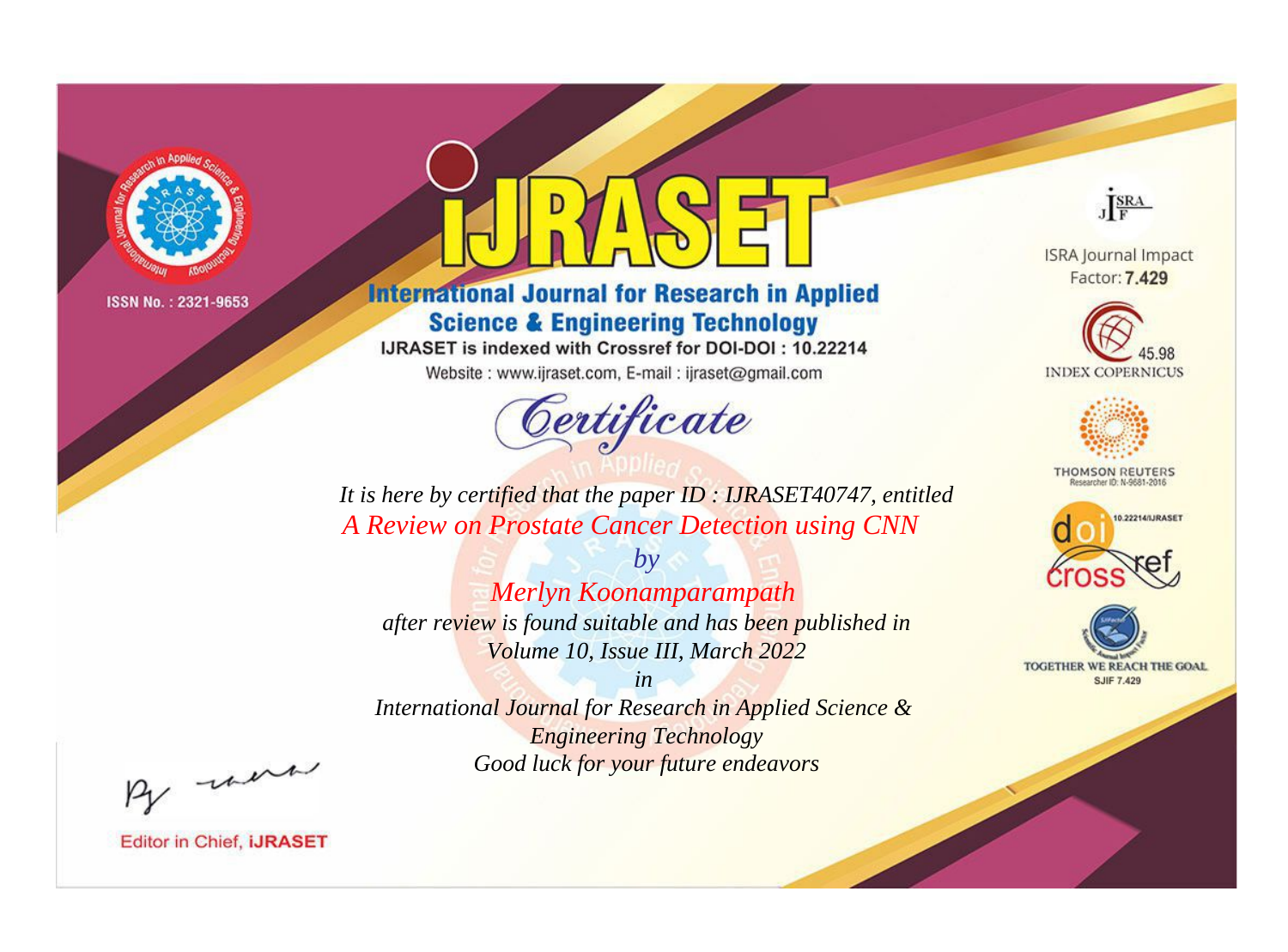

# **International Journal for Research in Applied Science & Engineering Technology**

IJRASET is indexed with Crossref for DOI-DOI: 10.22214

Website: www.ijraset.com, E-mail: ijraset@gmail.com



JERA

**ISRA Journal Impact** Factor: 7.429





**THOMSON REUTERS** 



TOGETHER WE REACH THE GOAL **SJIF 7.429** 

It is here by certified that the paper ID: IJRASET40747, entitled A Review on Prostate Cancer Detection using CNN

Raj Shah after review is found suitable and has been published in Volume 10, Issue III, March 2022

 $by$ 

 $in$ International Journal for Research in Applied Science & **Engineering Technology** Good luck for your future endeavors

By morn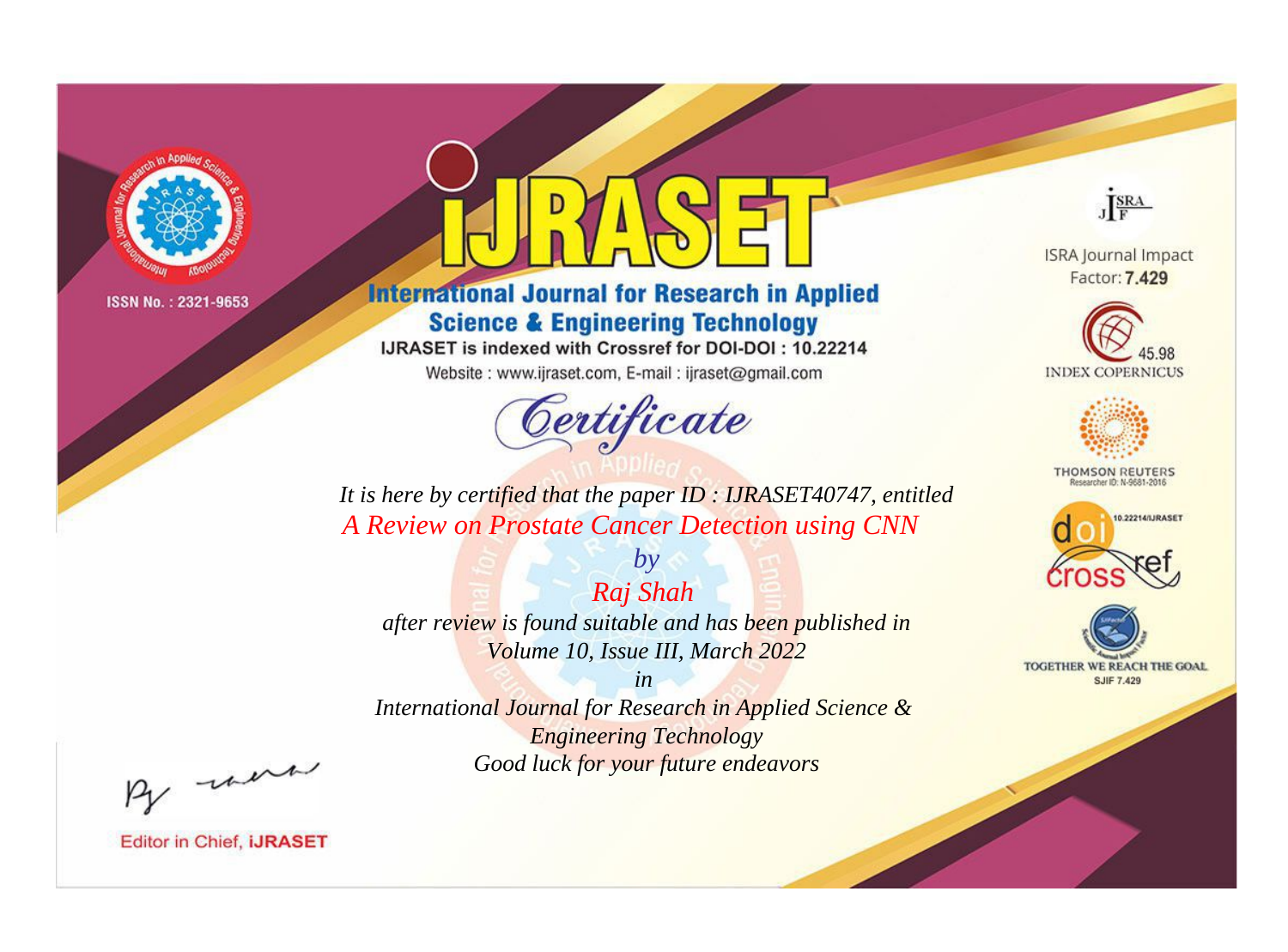

# **International Journal for Research in Applied Science & Engineering Technology**

IJRASET is indexed with Crossref for DOI-DOI: 10.22214

Website: www.ijraset.com, E-mail: ijraset@gmail.com



JERA

**ISRA Journal Impact** Factor: 7.429





**THOMSON REUTERS** 



TOGETHER WE REACH THE GOAL **SJIF 7.429** 

It is here by certified that the paper ID: IJRASET40747, entitled A Review on Prostate Cancer Detection using CNN

 $by$ **Mahipal Sundvesha** after review is found suitable and has been published in Volume 10, Issue III, March 2022

 $in$ International Journal for Research in Applied Science & **Engineering Technology** Good luck for your future endeavors

By morn